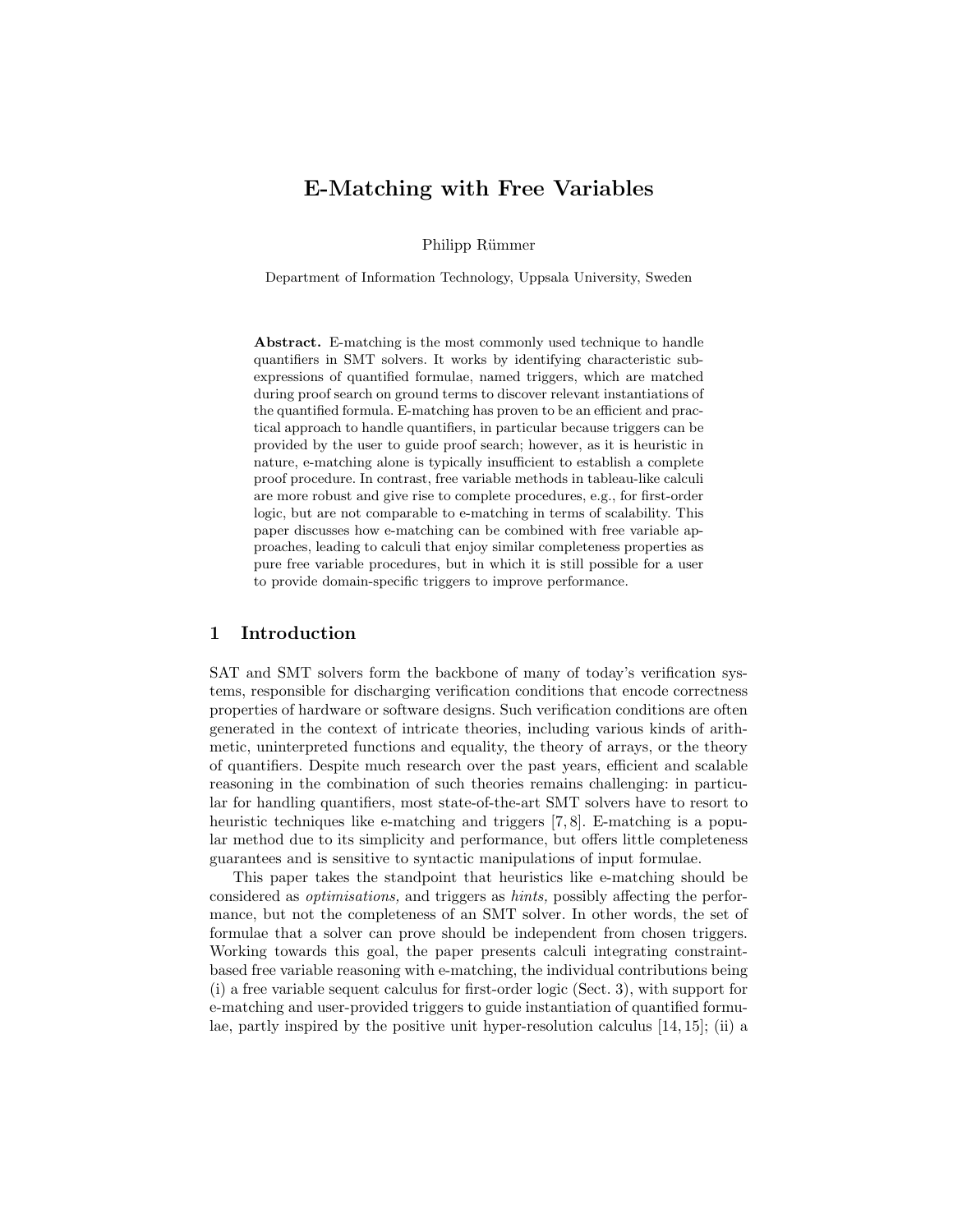similar calculus for first-order logic modulo linear integer arithmetic (Sect. 5), extending the calculus in [23]; (iii) as a component of both calculi, an approach to capture functions and congruence closure procedures (commonly used in SMT) as uninterpreted predicates (Sect. 4); (iv) a complete implementation of the calculus in (ii), called Princess, and experimental evaluation against SMT solvers competing in the SMT competition 2011 (AUFLIA category) (Sect. 6).

The calculus in (i) is sound and complete for first-order logic, while (ii) is sound and complete for fragments such as Presburger arithmetic, the universal and the existential fragment of first-order logic modulo integers, and the languages accepted by related methods like  $M\mathcal{E}(LIA)$  [4] and the complete instantiation method in [9]. The completeness results are significantly stronger than those guaranteed by most SMT solvers, and hold independently from the application of e-matching or the choice of triggers in proofs.

### 1.1 Introductory Example

We start by illustrating e-matching and free variable methods using an example. The first-order theory of non-extensional arrays [16] is often encoded using uninterpreted function symbols sel and sto by means of the following axioms:

$$
\forall x, y, z. \ sel(sto(x, y, z), y) \doteq z \tag{1}
$$

$$
\forall x, y_1, y_2, z. \overline{(y_1 \doteq y_2 \lor \text{sel}(\text{sto}(x, y_1, z), y_2) \doteq \text{sel}(x, y_2))}
$$
\n(2)

Intuitively,  $sel(x, y)$  retrieves the element of array x stored at position y, while  $sto(x, y, z)$  denotes the array that is identical to x, except that position y stores value z. In order to prove that some formula holds over the theory of arrays, the underlined expressions can be used as triggers that determine when and how the axioms should be instantiated. Generally, triggers consist of a single or multiple expressions (normally sub-expressions in the body of the quantified formula) that contain all quantified variables. For instance, to prove that the implication

$$
b \doteq sto(a, 1, 2) \rightarrow sel(b, 2) \doteq sel(a, 2)
$$
\n(3)

holds over the theory of arrays, we can observe that the term  $\text{sel}(\text{sto}(a, 1, 2), 2)$ occurs in the implication, modulo some equational reasoning. This term matches the underlined pattern in  $(2)$ , and suggests to instantiate  $(2)$  to obtain the instance  $1 = 2 \vee \text{sel}(\text{sto}(a, 1, 2), 2) = \text{sel}(a, 2)$ . In fact, (3) follows for this instance of (2), when reasoning in the theories of uninterpreted functions and arithmetic, which allows us to conclude the validity of (3).

Axioms and triggers as shown above are commonly used in SMT solvers, and give rise to efficient decision procedures for ground problems over arrays.<sup>1</sup> However, in the presence of quantifiers, e-matching might be unable to determine the right instantiations, possibly because required instantiations do not exist as ground terms in the formula. For instance, variants of (3) might include:

$$
b \doteq sto(a, 1, 2) \rightarrow \exists x. \ sel(b, x) \doteq sel(a, 2)
$$
 (4)

$$
b = sto(a, 1, 2) \rightarrow \exists x. \ sel(b, x+1) = sel(a, 2)
$$
 (5)

$$
b = sto(a, 1, 2) \rightarrow \exists x. \ sel(b, x) = sel(a, x) \tag{6}
$$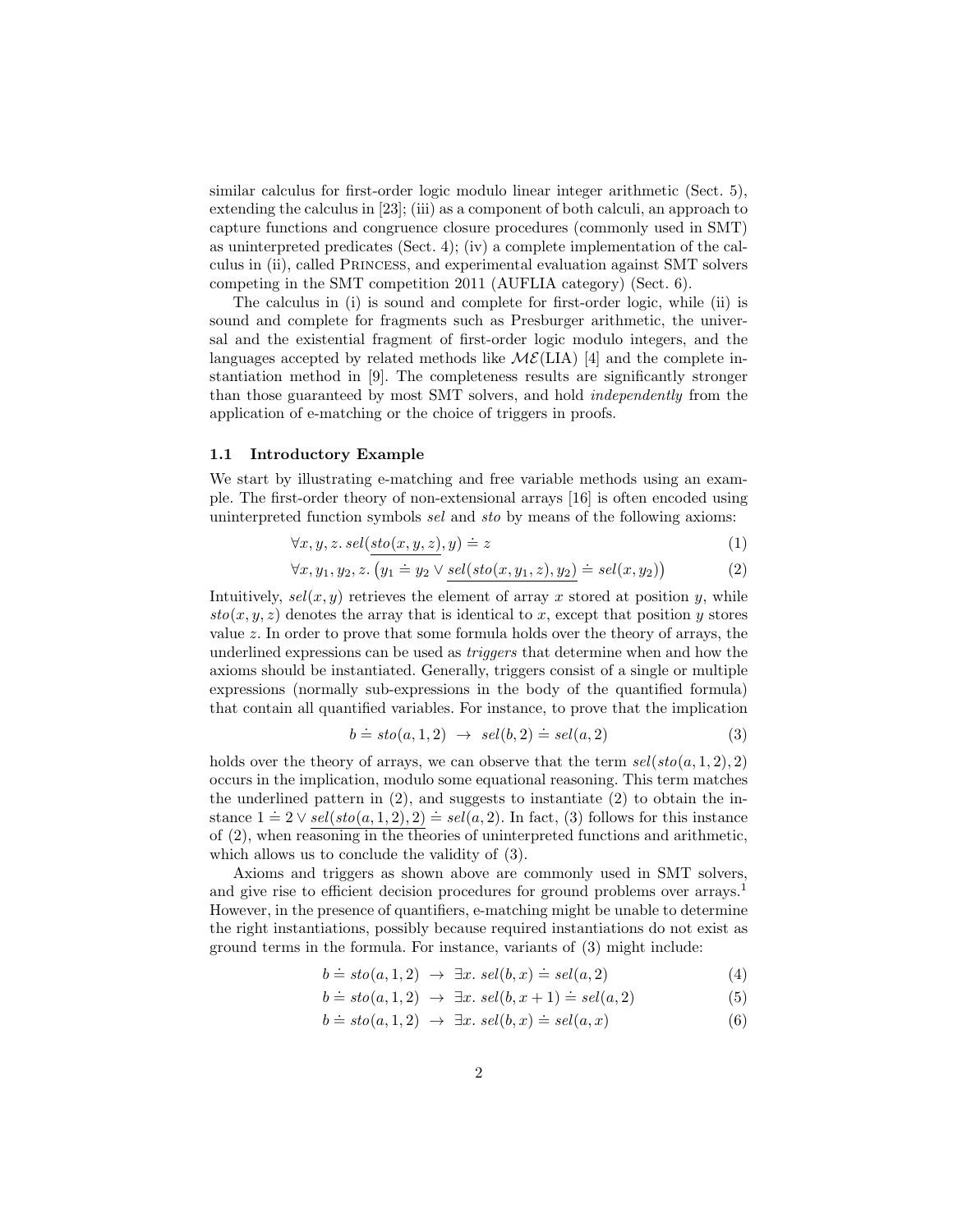Although the formulae are still valid, the match  $\text{sel}(\text{sto}(a, 1, 2), 2)$  used previously has been eliminated, which makes proof search more intricate. The stateof-the-art e-matching-based SMT solver CVC3 ([3], version 2.4.1) is able to solve  $(3)$ , but none of  $(4)$ ,  $(5)$ ,  $(6)$ . A more realistic example, though similar in nature to the formulae shown here, was reported in [12, Sect. 3.3], where a simple modification (Skolemisation) of a small formula prevented Z3 [19] from finding a proof. The goal of the calculus developed in this paper (and of our implementation PRINCESS) is to obtain a system that is more robust against such modifications, by combining e-matching with constraint-based free variable reasoning, while retaining the scalability of SMT solvers.

The general philosophy of free variable methods [11] is to delay the choice of instantiations for quantified formulae with the help of symbolic reasoning. For example, we could instantiate the formula  $\exists x.\text{sel}(b, x + 1) = \text{sel}(a, 2)$  using a free variable X, resulting in  $\text{sel}(b, X + 1) \doteq \text{sel}(a, 2)$ . Modulo equational reasoning, this creates the term  $\text{sel}(\text{sto}(a, 1, 2), X + 1)$ , which can be unified with the trigger in (2) under the constraint  $X = 1$ . It is then possible to proceed with the proof as described above. After closing the proof, we can conclude that (5) indeed holds, since the derived constraint  $X = 1$  is satisfiable: it is possible (retrospectively) to instantiate  $\exists x.\mathit{sel}(b, x + 1) \doteq \mathit{sel}(a, 2)$  with the concrete term  $X = 1$ .

This example demonstrates that a free variable calculus can be used to compute answers to queries, in a manner similar to constraint logic programming. The system developed in this paper is more general than "ordinary" logic programming, however, since no restrictions on the use of quantifiers are imposed.

## 2 Background

### 2.1 Syntax and Semantics of Considered Logics

We assume familiarity with classical first-order logic (FOL, e.g., [11]). Let x range over an infinite set  $X$  of variables,  $c$  over an infinite set  $C$  of constant symbols, p over a set P of uninterpreted predicates with fixed arity, f over a set F of uninterpreted functions with fixed arity, and  $\alpha$  over the set  $\mathbb Z$  of integers. The syntax of the unityped logics in this paper is defined by the following grammar:

$$
\begin{aligned}\n\phi &::=\phi \land \phi \mid \phi \lor \phi \mid \neg \phi \mid \forall x. \phi \mid \exists x. \phi \mid t = 0 \mid t \leq 0 \mid p(t, \dots, t) \\
t &::=\alpha \mid c \mid x \mid \alpha t + \dots + \alpha t \mid f(t, \dots, t)\n\end{aligned}
$$

The symbol  $t$  denotes terms constructed using functions and arithmetic operations. A formula  $\phi$  is called *closed* if all variables in  $\phi$  are bound by quantifiers, and ground if it does not contain variables or quantifiers. A location within a formula  $\phi$  is called *positive* if it is underneath an even number of negations  $\neg$ , otherwise negative. Simultaneous substitution of terms  $\bar{t} = (t_1, \ldots, t_n)$  for variables  $\bar{x} = (x_1, \ldots, x_n)$  in  $\phi$  is denoted by  $[\bar{x}/\bar{t}]\phi$ ; we assume that variable capture

<sup>1</sup> We are grateful to the anonymous referees pointing out that a further trigger (not shown here) is needed in (2) for a complete array procedure.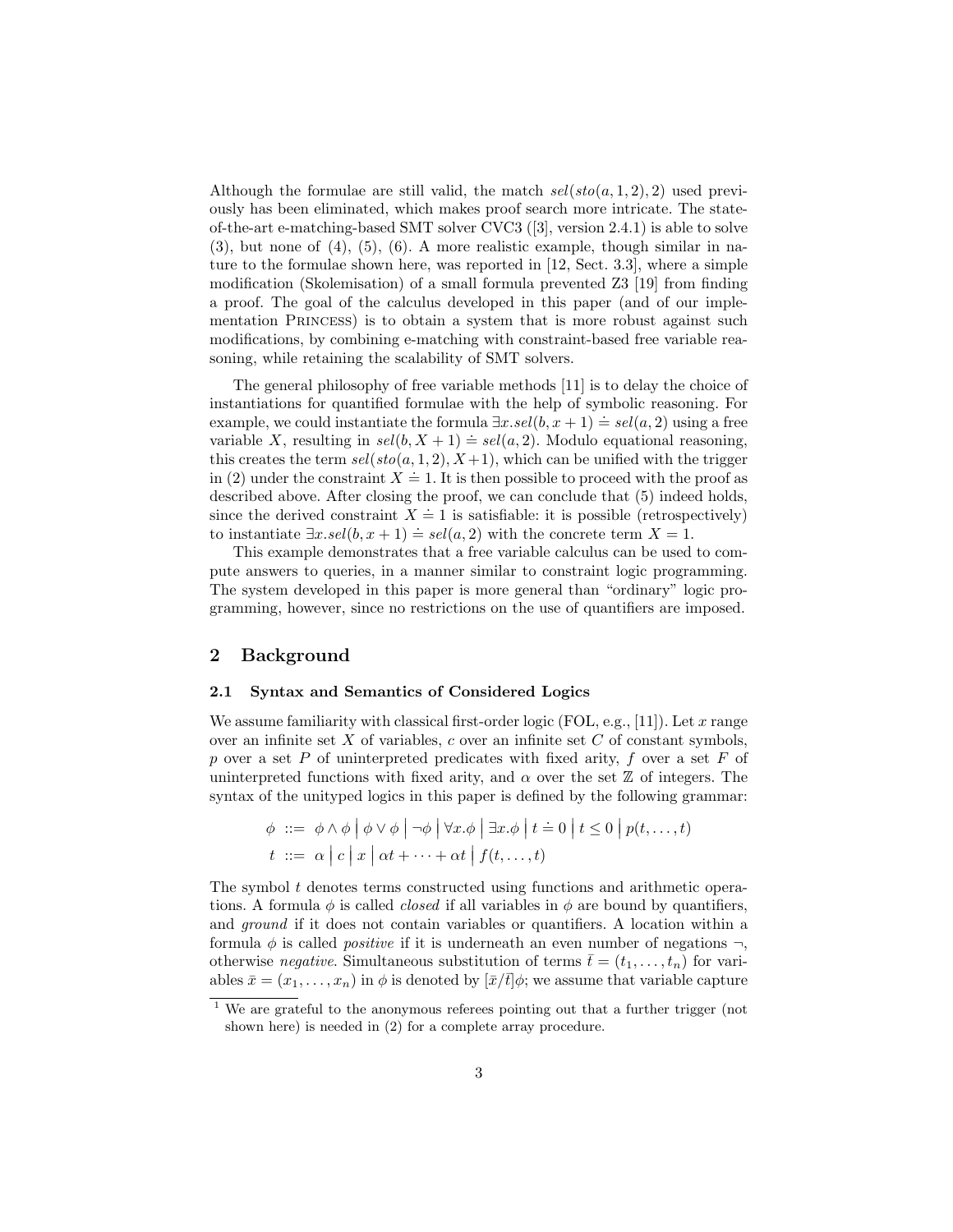is avoided by renaming bound variables as necessary. For simplicity, we sometimes write  $s = t$  as a shorthand of  $1 \cdot s + (-1) \cdot t = 0$ . The abbreviation *true* (false) stands for  $0 = 0$  ( $1 = 0$ ), and implication  $\phi \to \psi$  for  $\neg \phi \lor \psi$ .

We consider fragments of the syntax shown above, including function-free first-order logic (Sect. 2.3, 3), full first-order logic (Sect. 4), and first-order logic with linear integer arithmetic (Sect. 5). Semantics of any such logic  $\mathcal L$  is defined by identifying a class  $\mathcal{S}_{\mathcal{L}}$  of structures  $(U, I)$ , where U is a non-empty universe, and I is an interpretation that maps predicates  $p \in P$  to relations over U, functions  $f \in F$  to set-theoretic functions over U, and constants  $c \in C$  to values in U. Given  $(U, I)$ , the evaluation of terms and formulae is defined recursively as is common. A closed formula is called valid if it evaluates to true for all structures  $(U, I) \in S_{\mathcal{L}}$ , and satisfiable if it evaluates to true for at least one structure.

#### 2.2 Sequent Calculi with Constraints

Throughout the paper we will work with the constraint sequent calculus that is introduced in [23]. The calculus differs from normal Gentzen-style sequent calculi [11] in that every sequent  $\Gamma \vdash \Delta$  is annotated with a constraint C (written  $\Gamma \vdash \Delta \Downarrow C$ ) that captures unification conditions derived in a sub-proof. Such unification conditions come into play when free variables (which technically are treated as constants) are used to instantiate quantified formulae. All calculi in this paper are designed such that constraints cannot contain uninterpreted predicates or functions, so that validity/satisfiability of constraints is decidable. Proof procedures and refinements for the calculi are discussed in [23, 22].

More formally, if  $\Gamma$ ,  $\Delta$  are finite sets of closed formulae (the *antecedent* and succedent) and C is a closed formula, then  $\Gamma \vdash \Delta \Downarrow C$  is called a constrained sequent. A sequent  $\Gamma \vdash \Delta \Downarrow C$  is called valid if the formula  $(\Lambda \Gamma \wedge C) \rightarrow \Lambda \Delta$ is valid. A calculus rule is a binary relation between finite sets of sequents (the premises) and single sequents (the conclusion). Proof trees are defined as is common as trees growing upwards in which each node is labelled with a constrained sequent, and in which each node that is not a leaf is related with the nodes directly above through an instance of a calculus rule. A proof is closed if it is finite, and if all leaves are justified by a rule instance without premises.

#### 2.3 The Basic Calculus for Function-Free First-Order Logic

At the core of all calculi introduced in this paper is a calculus for first-order logic with equality, at this point including uninterpreted predicates, but no functions:

$$
\phi_{\text{FOL}} \ ::= \ \phi \land \phi \ | \ \phi \lor \phi \ | \ \neg \phi \ | \ \forall x. \phi \ | \ \exists x. \phi \ | \ s \doteq s \ | \ p(\bar{s}) \qquad s \ ::= \ c \ | \ x
$$

Since functions and arithmetic are not included in the logic, terms can only be (symbolic) constants or bound variables. Semantics is defined over the class  $S_{\text{FOL}}$ of structures  $(U, I)$  with arbitrary non-empty universe U. The constraint calculus PredEq<sup> $C$ </sup> for the logic is shown in Fig. 1, with constraints consisting of (possibly negated) equalities, Boolean connectives, and quantifiers. The validity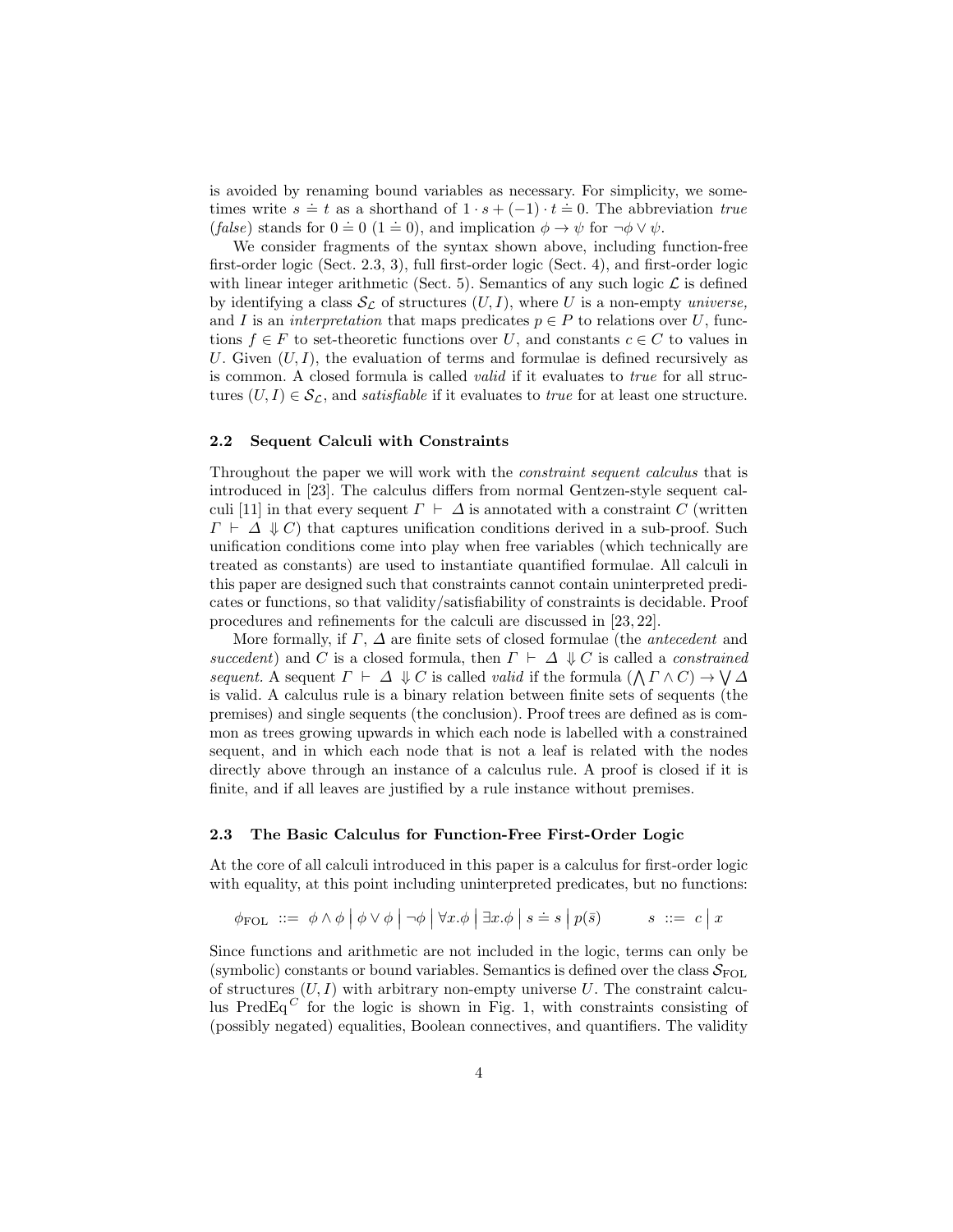| $\Gamma, \phi \vdash \Delta \Downarrow C$                              | $\Gamma, \psi \vdash \Delta \Downarrow D$                  | $\Gamma, \phi, \psi \vdash \Delta \Downarrow C$            | $\Gamma, \phi, \psi \vdash \Delta \Downarrow C$            | $\Gamma \vdash \phi, \Delta \Downarrow C$                                                                                                          |
|------------------------------------------------------------------------|------------------------------------------------------------|------------------------------------------------------------|------------------------------------------------------------|----------------------------------------------------------------------------------------------------------------------------------------------------|
| $\Gamma \vdash \phi, \Delta \Downarrow C$                              | $\Gamma \vdash \psi, \Delta \Downarrow C$                  | $\Gamma, \phi \land \psi \vdash \Delta \Downarrow C$       | $\Gamma \vdash \phi, \Delta \Downarrow C$                  |                                                                                                                                                    |
| $\Gamma \vdash \phi, \Delta \Downarrow C$                              | $\Gamma \vdash \psi, \Delta \Downarrow C$                  | $\Gamma \vdash \phi, \psi, \Delta \Downarrow C$            | $\Gamma, \neg \phi \vdash \Delta \Downarrow C$             | $\Gamma, \neg \phi \vdash \Delta \Downarrow C$                                                                                                     |
| $\Gamma \vdash \phi \land \psi, \Delta \Downarrow C \land D$           | $\Gamma \vdash \phi \lor \psi, \Delta \Downarrow C$        | $\Gamma, \phi \vdash \Delta \Downarrow C$                  | $\Gamma, \phi \vdash \Delta \Downarrow C$                  |                                                                                                                                                    |
| $\Gamma, [x/c] \phi, \forall x. \phi \vdash \Delta \Downarrow [x/c] C$ | $\gamma, \exists x. \phi \vdash \Delta \Downarrow [x/c] C$ | $\gamma, \exists x. \phi \vdash \Delta \Downarrow [x/c] C$ | $\gamma, \exists x. \phi \vdash \Delta \Downarrow [x/c] C$ |                                                                                                                                                    |
| $\Gamma \vdash [x/c] \phi, \exists x. \phi, \Delta \Downarrow [x/c] C$ | $\exists R$                                                | $\Gamma \vdash [x/c] \phi, \Delta \Downarrow [x/c] C$      | $\forall R$                                                | $\gamma, \phi \vdash \Delta \Downarrow [x \vdash \Delta \Downarrow [x \vdash \Delta \Downarrow [x \vdash \Delta \Downarrow [x \vdash \Delta \Down$ |

Fig. 1. The rules of the calculus  $PredEq^C$  for first-order predicate logic. In all rules,  $c$  is a constant that does not occur in the conclusion: in contrast to the use of Skolem functions and free variables in tableaux, the same kinds of symbols (constants) are used to handle both existential and universal quantifiers. Arbitrary renaming of bound variables is allowed in the constraints when necessary to avoid variable capture.

of formulae of this kind is decidable by quantifier elimination [11]. The calculus is analytic and contains two rules for each formula constructor, as well as a closure rule PC to unify complementary literals. As an optimisation, the rule  $=$ RED can be used to destructively apply equations; the rule is not necessary to establish completeness, but relevant (together with further refinements) to turn  $PredEq<sup>C</sup>$ into a practical calculus [23, 22].

**Lemma 1 (Soundness [22]).** If a sequent  $\Gamma \vdash \Delta \Downarrow C$  is provable in PredEq<sup>C</sup>, then it is valid (holds in all  $S_{FOL}$ -structures).

In particular, proving a sequent  $\Gamma \vdash \Delta \Downarrow C$  with a valid constraint C implies that also the implication  $\bigwedge \Gamma \to \bigvee \Delta$  is valid. This gives rise to a constraintbased proof procedure that iteratively constructs proof trees for an input sequent  $\Gamma \vdash \Delta \Downarrow ?$  with a yet unknown constraint. The constraints in a proof can be filled in once all proof branches have been closed. In each iteration, the procedure checks whether the constraint generated by the current proof is valid, in which case the procedure can terminate with the result that the input problem has been proven; otherwise, the current proof has to be unfolded further. Strategies for generating proofs (without the need for backtracking, i.e., undoing previous proof steps) are discussed in [23].

*Example 2.* We show how to prove  $\neg \forall x.(\neg p(x) \lor x = c) \lor \neg p(d) \lor p(c)$ , in which  $p \in P$  is a unary predicate and  $c, d \in C$  are constants:

$$
\frac{\stackrel{*}{p(d) \models p(a) \Downarrow d \stackrel{.}{=} a} \stackrel{\text{PC}}{=} \frac{\stackrel{*}{a \stackrel{.}{=} c, p(d) \models p(c) \Downarrow d \stackrel{.}{=} c} \stackrel{\text{PC}}{=} \text{PC}}{\stackrel{\neg p(a), p(d) \models \dots \Downarrow d \stackrel{.}{=} a} \stackrel{\neg L}{=} \frac{\stackrel{*}{a \stackrel{.}{=} c, p(d) \models p(c) \Downarrow d \stackrel{.}{=} c} \stackrel{\text{PC}}{=} \text{LC}}{\stackrel{\dots, \neg p(a) \vee a \stackrel{.}{=} c, p(d) \models p(c) \Downarrow d \stackrel{.}{=} a \wedge (a \neq c \vee d \stackrel{.}{=} c)}{\stackrel{\forall L}{\forall x. (\neg p(x) \vee x \stackrel{.}{=} c), p(d) \models p(c) \Downarrow R} \stackrel{\text{C}}{=} \text{CL}}}
$$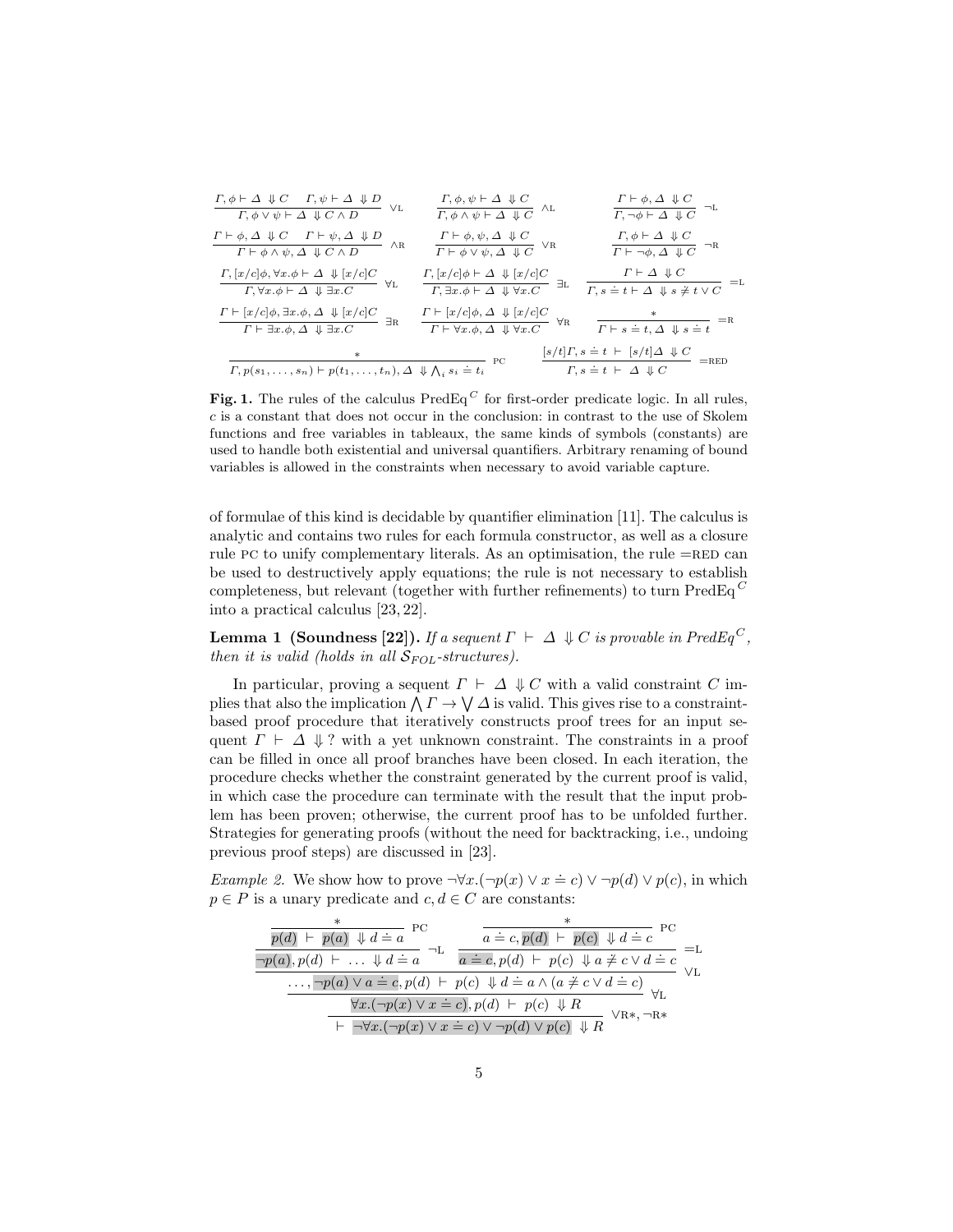In order to instantiate the universal quantifier, the fresh constant  $a$  is introduced; the constant is quantified existentially in the derived constraints, and therefore can be seen as a "free variable." The constraints on the right-hand side of  $\Downarrow$  are practically filled in after closing the proof using pc. The validity of the original formula follows from the validity of  $R = \exists x. (d = x \land (x \neq c \lor d = c)).$ 

**Lemma 3 (Completeness [24]).** Suppose  $\phi$  is closed and valid. Then there is a valid constraint C such that  $\vdash \phi \Downarrow C$  is provable in PredEq<sup>C</sup>.

## 3 Positive Unit Hyper-Resolution

As argued in Sect. 1.1, axioms and quantified formulae (in particular in verification problems) are often manually formulated with a clear, directed application strategy in mind. This makes it possible to systematically instantiate axioms in a manner that more resembles the execution of a functional or logic program than the search for a proof. From a practical point of view, providing support for this style of reasoning (even if it is only applicable to a subset of input problems) is crucial to achieve the scalability needed for applications. We integrate such user-guided reasoning into our calculus with the help of concepts from the positive unit hyper-resolution (PUHR) calculus, an approach first used in the SATCHMO theorem prover [14, 15]. PUHR will be used in Sect. 4 to simulate the e-matching method common in SMT solvers.

PUHR is a tableau procedure in which clauses are instantiated by matching negative literals on (ground) literals already present on a proof branch. Starting from the calculus  $PredEq^{C}$  defined in the last section, we introduce a similar rule in our hyper-resolution sequent calculus  $PredEqHR^C$ , instantiating quantified formulae that are "guarded" by negative literals  $\neg p_1(\bar{t}_1), \dots, \neg p_n(\bar{t}_n)$  using symbols from matching literals  $p_1(\bar{s_1}), \ldots, p_n(\bar{s_n})$  in the antecedent of a sequent:

$$
\frac{\Gamma,\left\{p_i(\bar{s_i})\right\}_{i=1}^n, \ \forall \bar{x}.\left(\bigvee_{i=1}^n \neg p_i(\bar{t_i}) \vee \phi\right), \ \operatorname{simp}\left(\forall \bar{x}.\left(\bigvee_{i=1}^n \bar{s_i} \neq \bar{t_i} \vee \phi\right)\right) \ \vdash \ \Delta \ \Downarrow C}{\Gamma,\left\{p_i(\bar{s_i})\right\}_{i=1}^n, \ \forall \bar{x}.\left(\bigvee_{i=1}^n \neg p_i(\bar{t_i}) \vee \phi\right) \ \vdash \ \Delta \ \Downarrow C} \ \ \forall L-M
$$

Given literals  $\{p_i(\bar{s_i})\}_{i=1}^n$  in a sequent, a quantified formula  $\forall \bar{x}$ .  $(\bigvee_{i=1}^n \neg p_i(\bar{t_i}) \vee \phi)$ can be instantiated using the argument terms  $\bar{s_i}$  by simultaneously solving the systems  $\bar{s}_i \doteq \bar{t}_i$  of equalities. In contrast to the original PUHR [14], we do not require formulae to be range restricted. Note that the formula  $\phi$  might be *false* and disappear, and that the literals  $\{p_i(\bar{s_i})\}_{i=1}^n$  are not necessarily distinct. The solving of equalities is formulated using a recursive simplification function  $simp$ :

$$
simp(\forall \bar{x}. (t \neq t \vee \phi)) = simp(\forall \bar{x}. \phi)
$$
  
\n
$$
simp(\forall \bar{x}. (x_i \neq t \vee \phi)) = simp(\forall \bar{x}. [x_i/t] \phi)
$$
  
\n
$$
simp(\forall \bar{x}. (t \neq x_i \vee \phi)) = simp(\forall \bar{x}. [x_i/t] \phi)
$$
  
\n
$$
simp(\forall \bar{x}. (s \neq t \vee \phi)) = s \neq t \vee simp(\forall \bar{x}. \phi)
$$
  
\n
$$
simp(\forall \bar{x}. \phi) = \forall (\bar{x} \cap fv(\phi)). \phi
$$
  
\n(otherwise)

A rule ∃R-M similar to ∀L-M is introduced for existentially quantified formulae  $\exists \bar{x}$ .  $(\bigwedge_{i=1}^{n} p_i(\bar{t}_i) \wedge \phi)$  in the succedent. The soundness of the new rules is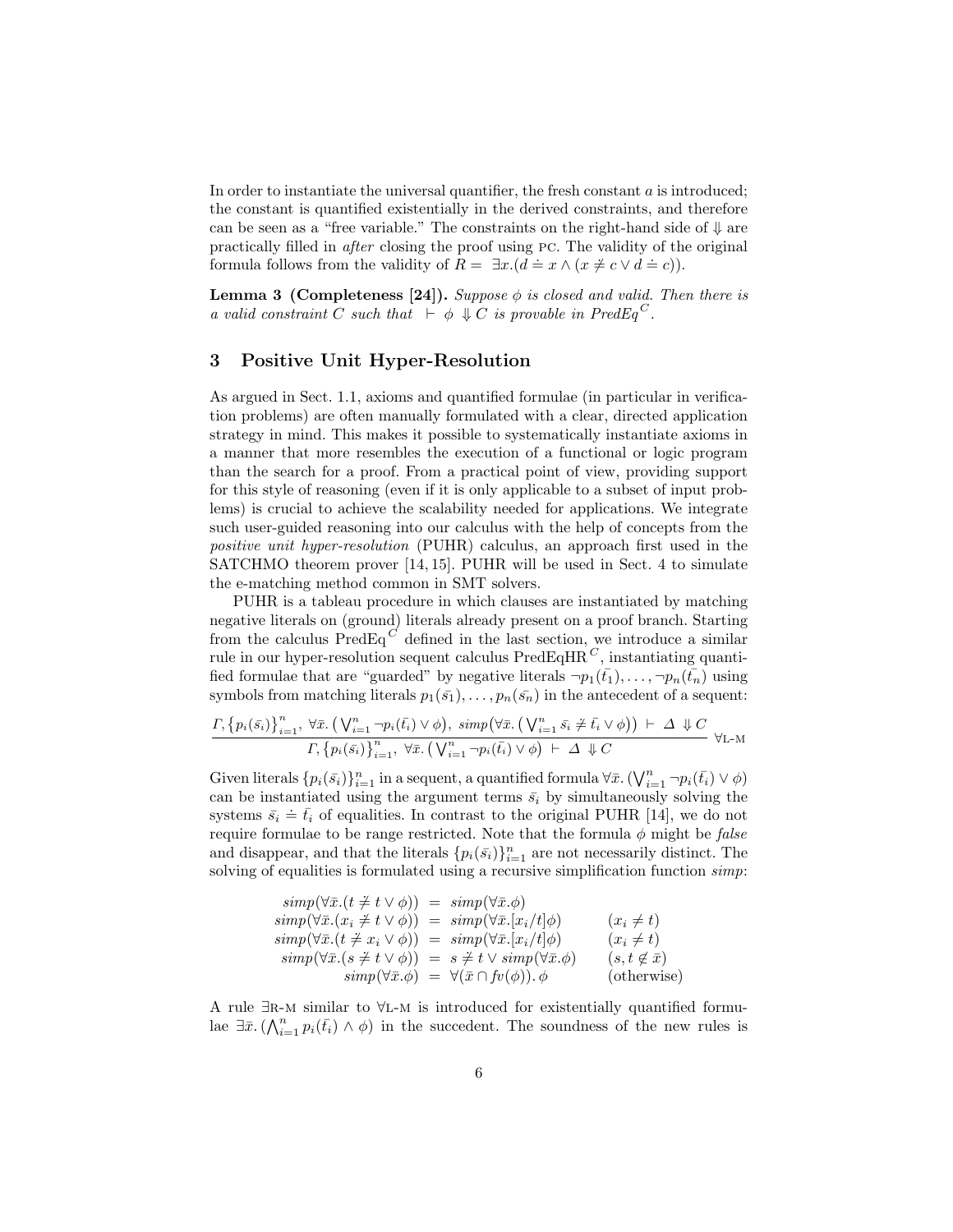immediate, since the rules only introduce instances of quantified formulae already present in a sequent. After adding  $\forall L$ -M and  $\exists R$ -M, it is possible to impose the side-condition that the rule ∀l is no longer allowed to be applied to formulae  $\forall \bar{x}$ .  $(\bigvee_{i=1}^{n} \neg p_i(\bar{t}_i) \vee \phi)$ ; similarly for ∃R. In other words, the ordinary rules  $\forall$ L and ∃r may only be applied to formulae that do not start with negative literals. We denote the resulting calculus by  $PredEqHR^C$ .

Example 4. We show how the proof from Example 2 can be carried over to PredEqHR<sup>C</sup>. To this end, observe that the formula  $\forall x.(\neg p(x) \lor x \doteq c)$  in the antecedent is amenable to hyper-resolution, so that it is no longer necessary to introduce the constant  $\alpha$  in the proof. Also proof splitting can now be avoided:

$$
\frac{\overline{d} \doteq c, p(d) \vdash p(c) \Downarrow d \doteq c}{}^{\text{PC}}\n..., \underline{d} \doteq c, p(d) \vdash p(c) \Downarrow d \neq c \lor d \doteq c} = L\n\overline{\forall x.(\neg p(x) \lor x = c), p(d) \vdash p(c) \Downarrow true}{}^{\forall L-M\n\vdash \neg \forall x.(\neg p(x) \lor x = c) \lor \neg p(d) \lor p(c) \Downarrow true}{}^{\forall R*, \neg R*}
$$

 $\forall$ L-M introduces the formula  $simp(\forall x.(d \neq x \lor x = c))$ , which can be simplified to  $d \doteq c$ . A further optimisation is the use of  $=$ RED to minimise constraints.

**Lemma 5 (Completeness [24]).** Suppose  $\phi$  is closed and valid. Then there is a valid constraint C such that  $\vdash \phi \Downarrow C$  is provable in PredEqHR<sup>C</sup>.

Importantly for efficiency, a variety of refinements [22] restricting applications of ∃r-m, ∀l-m can be imposed, without losing this completeness result.

## 4 E-Matching through Relational Encoding

For practical applications, uninterpreted functions are more common and often more important than uninterpreted predicates. Uninterpreted functions and equalities are in SMT solvers normally represented using congruence closure methods [21], which build a *congruence graph* (also called *e-graph*) containing nodes for all function terms present in a problem, with edges representing asserted equalities. More formally, given a finite subterm-closed set T of terms and a finite set E of equalities, the congruence graph is the undirected graph  $(T, E'),$ where  $E' \supseteq E$  is the smallest transitive and reflexive set of edges satisfying:

if  $f(s_1, ..., s_n)$ ,  $f(t_1, ..., t_n)$  ∈ T are nodes with  $\{(s_1, t_1), ..., (s_n, t_n)\}$  ⊆ E', then also  $(f(s_1,...,s_n), f(t_1,...,t_n)) \in E'.$ 

The relation  $E'$  can be constructed by fixed-point iteration, starting from the given equalities E. Congruence graphs can be used to efficiently decide whether an equality  $s = t$  follows from the set E of equalities. The congruence graph is also used as the underlying datastructure for e-matching, since matching terms (modulo equations) can efficiently be found using the congruence graph. We discuss in this section how both congruence closure and e-matching can be understood as an encoding of functions as uninterpreted predicates, enabling the integration of e-matching with free variables, without preventing the implementation of congruence closure with the help of efficient native datastructures.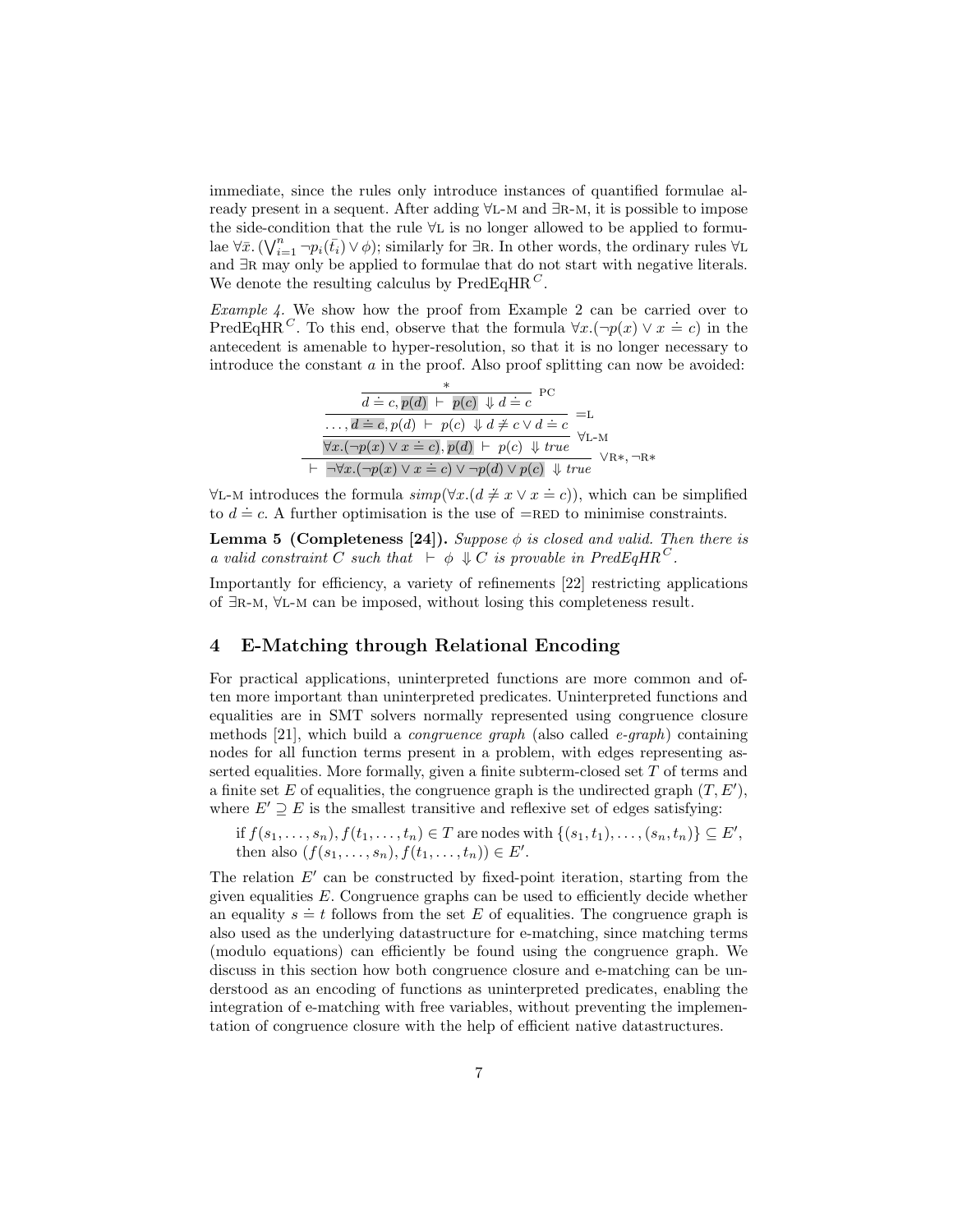#### 4.1 Relational Encoding of Functions

We consider first-order logic including function symbols, which means that the grammar for terms shown in the beginning of Sect. 2.3 is extended to:

$$
s \ ::= \ c \mid x \mid f(s, \ldots, s)
$$

where  $f \in F$  ranges over function symbols. For the purpose of the encoding of functions into relations, we assume that a fresh  $(n + 1)$ -ary uninterpreted predicate  $f_p \in P$  exists for every *n*-ary uninterpreted function  $f \in F$ , representing the graph of f. The relation  $f_p$  satisfies two axioms, functionality and totality:

$$
Fun_f = \forall \bar{x}, y_1, y_2. (\neg f_p(\bar{x}, y_1) \vee \neg f_p(\bar{x}, y_2) \vee y_1 \doteq y_2), \quad Tot_f = \forall \bar{x}. \exists y. f_p(\bar{x}, y).
$$

We can then translate from formulae  $\phi$  over the functional vocabulary F (and relational vocabulary P) to formulae  $\phi_{Rel}$  purely over the relational vocabulary  $P$ . This can be done by means of the following rewriting rules:

$$
\exists\text{-}enc:\qquad \psi[f(\bar{t})]\ \leadsto\ \exists x.\ (f_p(\bar{t},x)\land\psi[x])\forall\text{-}enc:\qquad \psi[f(\bar{t})]\ \leadsto\ \forall x.\ (\neg f_p(\bar{t},x)\lor\psi[x])
$$

Both rules have the side condition that rewritten occurrences of  $f(\bar{t})$  must not be in the scope of quantifiers binding variables in the terms  $\bar{t}$ ; furthermore, the variable x must be fresh in  $\psi[f(\bar{t})]$ . It is possible, however, to apply the rewriting rules to arbitrary sub-formulae of a given formula  $\phi$ ; in other words, the predicate and quantifier that encode a function application  $f(\bar{t})$  can be placed arbitrarily in the rewritten formula, as long as the function application remains in the scope of the quantifier. Rewriting strategies are discussed later in this section.

**Lemma 6.** Suppose  $\phi$  is a closed formula over the vocabulary F, and  $\phi_{Rel}$  is a function-free formula obtained from  $\phi$  by application of the rewriting rules  $\exists$ -enc and  $\forall$ -enc. Then  $\phi$  is valid iff  $\bigwedge_{f \in F} (Fun_f \wedge Tot_f) \rightarrow \phi_{Rel}$  is valid.

Since the calculi  $\text{PredEq}^C$  and  $\text{PredEqHR}^C$  are sound and complete for firstorder logic without function symbols, we can therefore construct calculi for firstorder logic including functions by first encoding functions as relations.

#### 4.2 Ground Reasoning and Congruence Closure

We first concentrate on quantifier-free first-order formulae with functions. In this setting, it is easy to see that the hyper-resolution calculus  $PredEqHR^C$ , in combination with the functionality axioms  $Fun_f$  for functions f, is able to simulate congruence closure procedures. This is supported by the following strengthened version of Lem. 6, which observes that totality axioms are not necessary when solving essentially ground formulae:

**Lemma 7.** Suppose  $\phi$  is a closed formula over the vocabulary F, and  $\phi_{Rel}$  a function-free formula obtained from  $\phi$  by application of the rewriting rules  $\exists$ -enc and  $\forall$ -enc that contains  $\forall$ -quantifiers only in positive positions, and  $\exists$ -quantifiers only in negative positions. Then  $\phi$  is valid iff  $\bigwedge_{f \in F} Fun_f \to \phi_{Rel}$  is valid.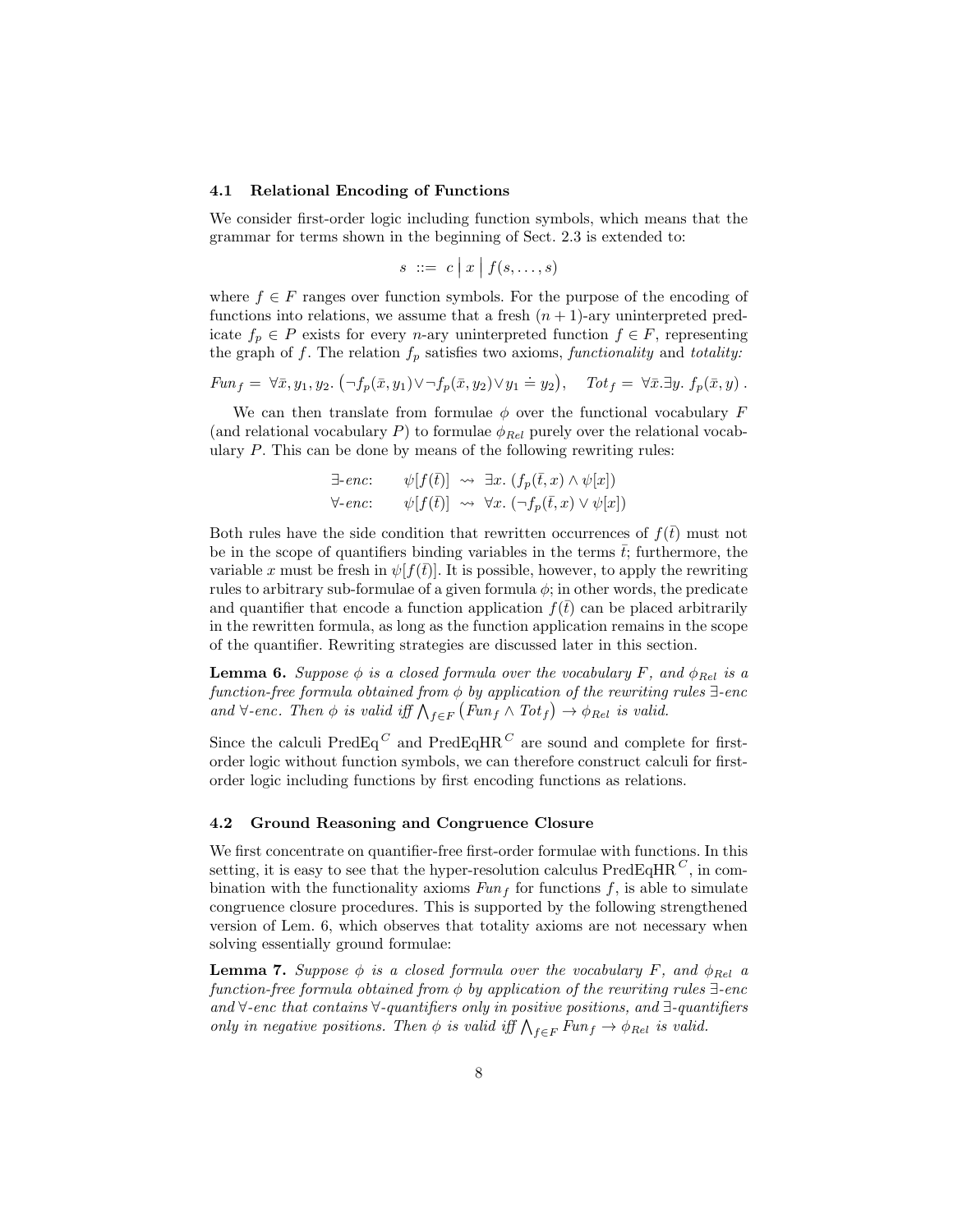The assumptions of the lemma require that the rewriting rule  $\forall$ -enc is only applied in positive, and  $\exists$ -enc only in negative positions when deriving  $\phi_{Rel}$ from  $\phi$ . As a result, there are only two kinds of quantifiers in the last formula in Lem. 7: quantifiers in  $\phi_{Rel}$  that can be eliminated with the help of the rules  $\exists$ L and  $\forall R$  by means of Skolem symbols, and the quantifiers in the axioms  $Fun_f$ . Since the latter can be handled using  $\forall L-M$ , formulae  $\bigwedge_{f\in F} Fun_f \to \phi_{Rel}$  can be proven in the calculus  $\text{PredEqHR}^C$  purely through ground reasoning, without ever resorting to the rules  $\forall L/\exists R$  that introduce existentially quantified constants. This style of reasoning closely corresponds to congruence closure, with literals  $f_p(\bar{t}, s)$  in the antecedent of sequents representing equivalence classes of nodes of the congruence graph  $(T, E')$ , and instantiation of axioms  $Fun_f$  simulating the addition of further edges to the congruence relation  $E'$ .

*Example 8*. We show how  $\phi = (p(f(a)) \land a = b \land b = c \rightarrow p(f(c)))$  is proven using the relational encoding. The corresponding formula  $\phi_{Rel}$  is obtained by replacing the function terms  $f(a)$ ,  $f(b)$  with fresh quantified variables x, y:

$$
\phi_{Rel} = \forall x, y. (f_p(a, x) \land f_p(c, y) \land p(x) \land a = b \land b = c \rightarrow p(y))
$$

We can then construct a proof of  $Fun_f \to \phi_{Rel}$  using the rules =RED and  $\forall L$ m. The central step in the proof is to conclude  $u = v$  by instantiating the axiom  $Fun_f$  using the symbols occurring in the literals  $f_p(c, u)$  and  $f_p(c, v)$ :

| $Fun_f, u \doteq v, f_p(c, v), p(v) \vdash p(v)$                                                                                                                                                                                                                                                                                                                                                                                                                     |                                               |
|----------------------------------------------------------------------------------------------------------------------------------------------------------------------------------------------------------------------------------------------------------------------------------------------------------------------------------------------------------------------------------------------------------------------------------------------------------------------|-----------------------------------------------|
| $=$ RED<br>$\begin{array}{c} \hline \hline \text{Fun}_f, u = v, f_p(c, u), f_p(c, v), p(u), \ldots \vdash p(v) \\ \hline \text{Fun}_f, f_p(c, u), f_p(c, v), p(u), a = c, b = c \vdash p(v) \\ \hline \text{Fun}_f, f_p(b, u), f_p(c, v), p(u), a = b, b = c \vdash p(v) \\ \hline \text{Fun}_f, f_p(a, u), f_p(c, v), p(u), a = b, b = c \vdash p(v) \\ \hline \text{Fun}_f, f_p(a, u), f_p(c, v), p(u), a = b, b = c \vdash p(v) \\ \hline \text{Fun}_f, f_p(a, u$ |                                               |
|                                                                                                                                                                                                                                                                                                                                                                                                                                                                      | $f(a)/u$ $\bullet$ - - - $\bullet$ $f(c)/v$   |
|                                                                                                                                                                                                                                                                                                                                                                                                                                                                      |                                               |
|                                                                                                                                                                                                                                                                                                                                                                                                                                                                      | $p(f(a))$ $\bullet$ - - - $\bullet$ $p(f(c))$ |
| $\vdash$ Fun <sub>f</sub> $\rightarrow$ $\phi_{Rel}$                                                                                                                                                                                                                                                                                                                                                                                                                 |                                               |

The constraint  $\Downarrow$  true of each of the sequents has been left out. The proof can also be visualised using the congruence graph shown on the right.

### 4.3 Relational E-Matching and Free Variables to Handle Quantifiers

E-matching instantiates quantified formulae  $\forall x.\phi$  by means of pattern matching: triggers are identified in the matrix  $\phi$ , and are compared with the expressions occurring in the congruence graph to determine relevant instances of the formula. This process can be simulated using the relational function encoding, in combination with the hyper-resolution calculus  $PredEqHR^C$ , by deliberately choosing whether literals  $f_p(\bar{t}, x)$  in the relational formula  $\forall x. \phi_{Rel}$  are introduced with positive or negative sign: since the unit-hyper-resolution rule ∀l-m only considers negative literals in the matrix  $\phi_{Rel}$  of  $\forall x.\phi_{Rel}$  for matching, it is possible to encode triggers by negating the respective literals  $f_p(\bar{t}, x)$  (i.e., by using the rewriting rule ∀-enc to generate such literals), and keeping all other literals positive using the rule ∃-enc.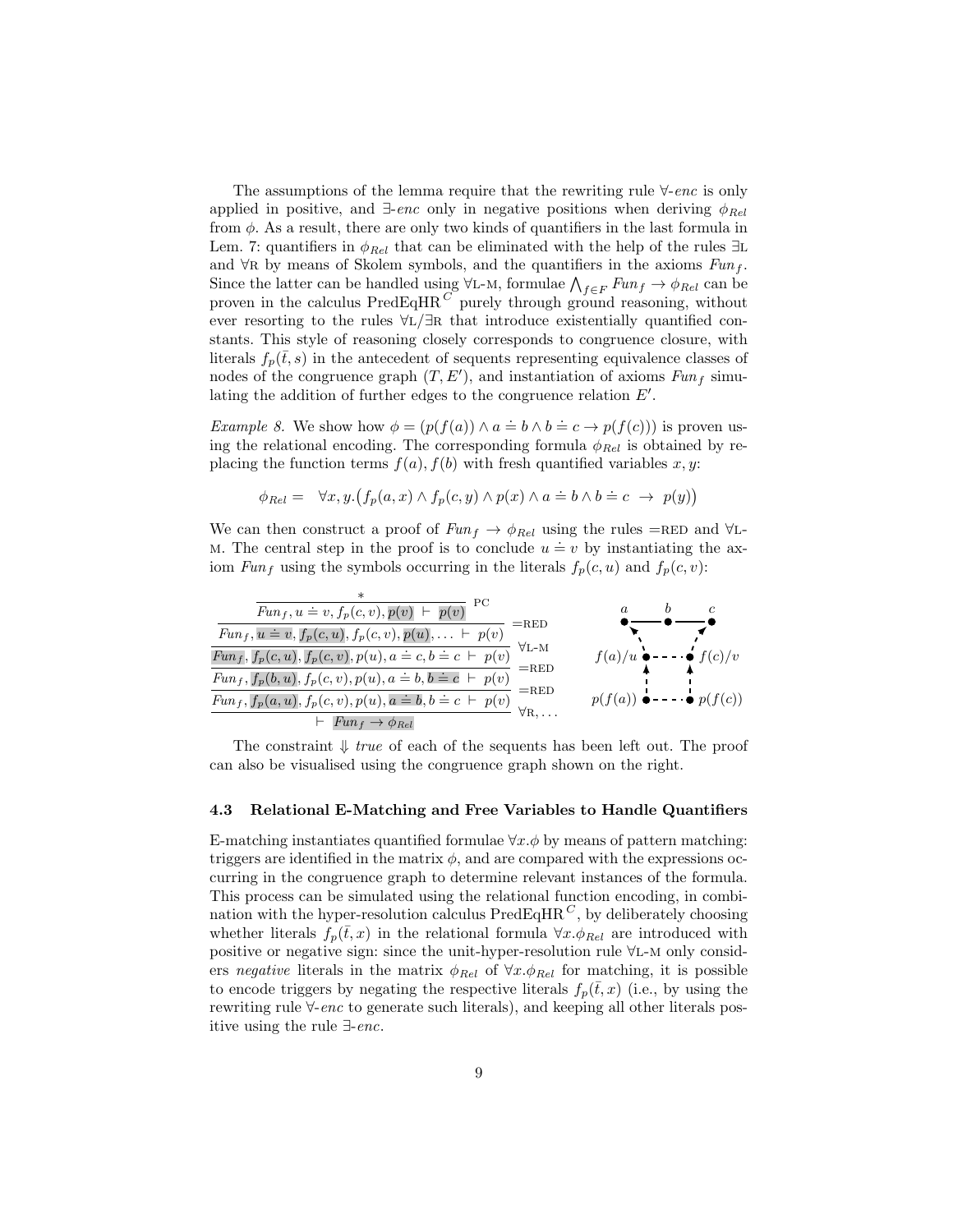*Example 9.* Consider the quantified formula  $\forall x . f(x) \doteq g(x)$ . Four possible ways of encoding the formula using relations, corresponding to different strategies when applying the rules  $\forall$ -enc and  $\exists$ -enc, are:

$$
\forall x. \exists y, z. (f_p(x, y) \land g_p(x, z) \land y \doteq z)
$$
\n
$$
(7)
$$

$$
\forall x, y. (\neg f_p(x, y) \lor \exists z. (g_p(x, z) \land y \doteq z))
$$
\n(8)

$$
\forall x, z. (\neg g_p(x, z) \lor \exists y. (f_p(x, y) \land y \doteq z))
$$
\n(9)

$$
\forall x, y, z. (\neg f_p(x, y) \lor \neg g_p(x, z) \lor y \doteq z)
$$
\n
$$
(10)
$$

Each of the relational formulae corresponds to a particular selection of triggers  $\lim_{x \to f(x)} \xi(x) = g(x)$ :

- $-$  in (7), no triggers have been chosen, with the result that the hyper-resolution rule  $\forall L$ -M is not applicable. Instantiation of (7) is only possible using the rule  $\forall L$ , replacing the bound variable x with an existentially quantified constant that can later unified with some term.
- in (8), the term  $f(x)$  (corresponding to the negative literal  $f_p(x, y)$ ) has been selected as trigger. In the calculus  $PredEqHR^C$ , (8) can only be instantiated using the rule  $\forall L$ -M, and only in case a literal  $f_p(s, t)$  occurs in the antecedent of a sequent, substituting the terms  $s, t$  for the variables  $x, y$ . This corresponds to e-matching the expression  $f(x)$  on a node  $f(t)$  of a congruence graph. No free variables are needed to instantiate (8).
- similarly, in (9) the term  $q(x)$  is trigger.
- in (10), both  $f(x)$  and  $g(x)$  have been chosen as a *multi-trigger*, which means that (10) only can be instantiated if literals  $f_p(s,t)$  and  $g_p(s',t')$  occur in an antecedent. In this case, the instance  $s \neq s' \vee t = t'$  will be generated, expressing that the equality  $t = t'$  can be assumed if s and s' are unifiable. In terms of e-graphs, the formula would only be instantiated if the e-graph contains nodes  $f(s), g(s')$  such that s, s' are in the same equivalence class.

The following proof fragment illustrates how (9) can be instantiated referring to a literal  $g_p(a, b)$  in the antecedent, effectively adding  $f_p(a, b)$  to the sequent:

$$
\frac{g_p(a,b),(9), f_p(a,b), b \doteq u \vdash \Downarrow [y/u]C}{g_p(a,b),(9), f_p(a,u), u \doteq b \vdash \Downarrow [y/u]C} = \text{RED}
$$
\n
$$
\frac{g_p(a,b),(9), \exists y.(f_p(a,y) \land y \doteq b) \vdash \Downarrow \forall y.C} {\exists \text{L}, \land \text{L}}
$$
\n
$$
\frac{g_p(a,b),(9) \vdash \Downarrow \forall y.C}{g_p(a,b),(9) \vdash \Downarrow \forall y.C} \forall \text{L-M}
$$
\n(11)

The way in which a formula  $\phi$  is translated to  $\phi_{Rel}$  determines how quantified sub-formulae are instantiated, in the same way as SMT solvers can be guided by specifying triggers (Alg. 1 shows how the translation can be done systematically, for a given set of triggers). However, it can be observed that the four encodings  $(7)–(10)$  are all equivalent w.r.t. provability of theorems: in combination with the axioms  $Fun_f$ ,  $Fun_g$ ,  $Tot_f$ ,  $Tot_g$  each of the formulae can simulate each other formula. The choice of triggers in formulae therefore only influences efficiency, not completeness. For instance, formula (9) in (11) can be replaced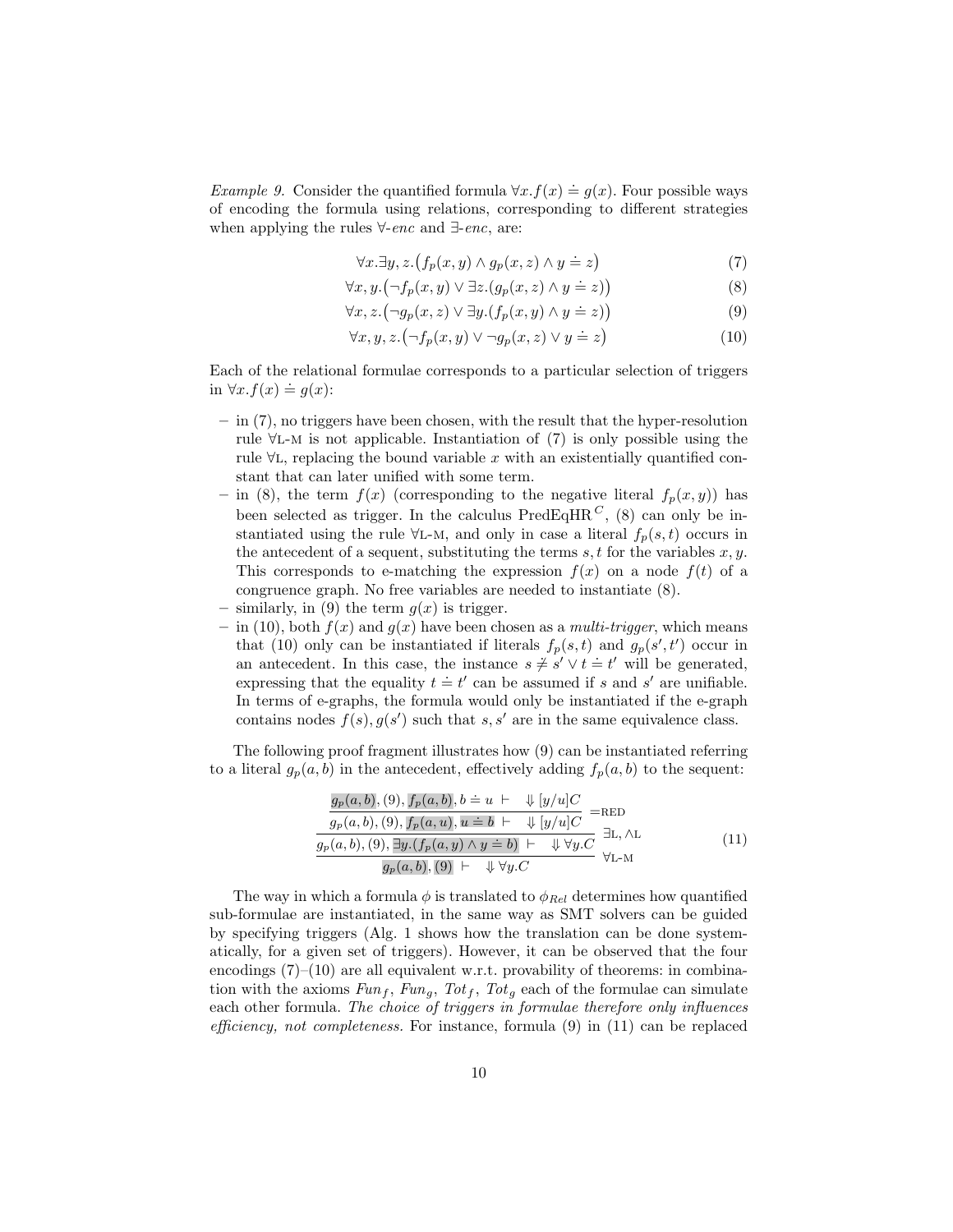Algorithm 1: ENCODETRIGGER: relational encoding of a quantified formula for a specific set of triggers

```
Input: Formula \forall \bar{x}.\phi, set T of trigger terms with variables from \bar{x}Output: Relational formula \phi_{Rel}quars \leftarrow \{x \mid x \in \bar{x}\};premises \leftarrow \emptyset;while T contains function terms do
     pick (sub)term f(\bar{t}) in T s.t. \bar{t} does not contain functions;
     pick fresh variable y;
     quars \leftarrow quars \cup \{y\};premises \leftarrow premises \cup \{f_p(\bar{t}, y)\};substitute y for f(\bar{t}) everywhere in T and \phi;
end
apply \exists-enc exhaustively to \phi;
\textbf{return} \; \forall_{x \in qvars}. \big(\, \bigvee_{p \in premises} \neg p \vee \phi \big);
```
with  $(8)$  in the following way (the constraints of the sequents have been left out for sake of brevity):

$$
\frac{\ast}{\cdots + x \doteq a} = R \qquad \frac{f_p(x, b), g_p(x, b), g_p(a, b), v \doteq b \vdash}{f_p(x, v), g_p(x, v), g_p(a, b), v \doteq b \vdash} = \text{RED}
$$
\n
$$
\frac{\cdots, f_p(x, v), g_p(x, v), g_p(a, b), x \neq a \lor v \neq b \vdash}{\text{Fun}_g, f_p(x, v), g_p(x, v), v \neq u, g_p(a, b) \vdash} \Rightarrow \forall L-M
$$
\n
$$
\frac{Fun_g, f_p(x, u), g_p(x, v), u \neq v, g_p(a, b) \vdash}{\text{Fun}_g, \cdots, f_p(x, u), g_p(x, v), u \neq z), g_p(a, b) \vdash} \exists L, \land L
$$
\n
$$
\frac{Fun_g, \cdots, f_p(x, u), \exists z. (g_p(x, z) \land u \neq z), g_p(a, b) \vdash}{\text{Fun}_g, \text{Tot}_f, f_p(x, u), g_p(a, b), (8) \vdash} \forall L, \exists L
$$

This illustrates that PUHR/e-matching-based reasoning (through ∀l-m and  $\exists R-M$ ) can be mixed freely with free variable reasoning (through  $\forall L$  and  $\exists R$ ). Proofs constructed without applying the rules ∀L and ∃R closely correspond to the ground reasoning in an SMT solver, while each application of ∀l or ∃r conceptually introduces a free variable that, at a later point during proof construction, can be unified with other terms, extracting unification conditions in the form of constraints.

## 5 Extension to Linear Integer Arithmetic

All techniques discussed so far carry over to first-order logic modulo the theory of linear integer arithmetic (FOL(LIA)), via integration into the calculus defined in [23]. The syntax of FOL(LIA) is defined by the grammar in the beginning of Sect. 2.1 and combines first-order logic (with uninterpreted predicates and functions) with arithmetic terms and predicates. Semantics is defined over structures  $(\mathbb{Z}, I)$  with the set of integers as universe.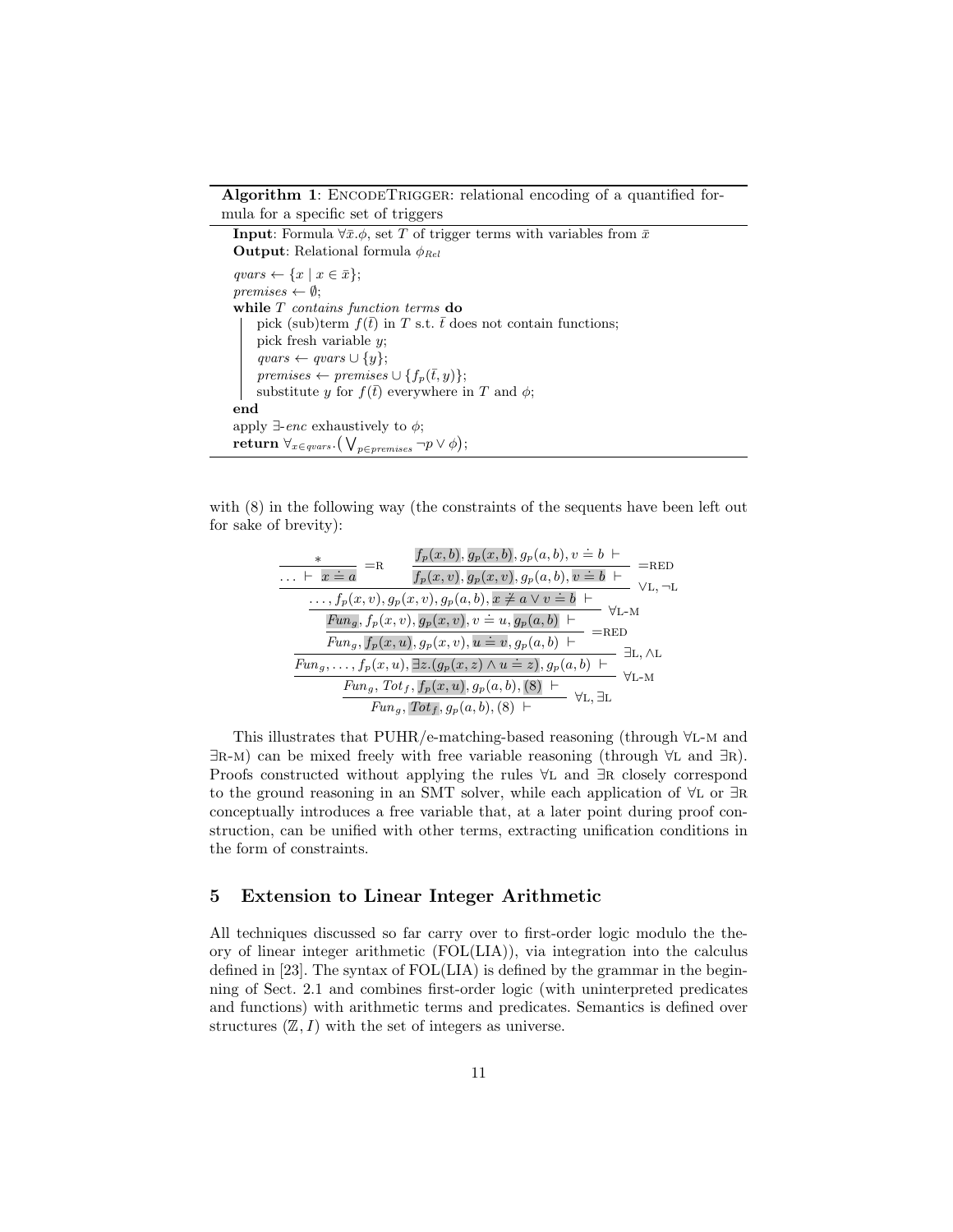$$
\frac{\Gamma, t \doteq 0 \ \vdash \ \phi[s + \alpha \cdot t], \Delta \ \Downarrow C}{\Gamma, t \doteq 0 \ \vdash \ \phi[s], \Delta \ \Downarrow C} = \text{RED-Z} \quad \frac{\Gamma, s \leq 0, t \leq 0, \alpha s + \beta t \leq 0 \ \vdash \ \Delta \ \Downarrow C}{\Gamma, s \leq 0, t \leq 0 \ \vdash \ \Delta \ \Downarrow C} \leq \text{L-Z}
$$
\n
$$
\frac{\Gamma, p(s_1, \ldots, s_n) \ \vdash \ p(t_1, \ldots, t_n), \Delta_i s_i - t_i \doteq 0, \Delta \ \Downarrow C}{\Gamma, p(s_1, \ldots, s_n) \ \vdash \ p(t_1, \ldots, t_n), \Delta \ \Downarrow C} \quad \text{PU-Z}
$$
\n
$$
\frac{*}{\Gamma, \phi_1, \ldots, \phi_n \ \vdash \ \psi_1, \ldots, \psi_m, \Delta \ \Downarrow \ \neg \phi_1 \ \vee \cdots \ \vee \psi_1 \ \vee \cdots} \quad \text{CLOSE}
$$

Fig. 2. A selection of rules of the calculus PresPred<sup> $C$ </sup>; for a complete list see [23]. In =RED-Z,  $\alpha$  is a literal; we write  $\phi[s]$  in the succedent to denote that s occurs in an arbitrary formula in the sequent, which can in particular also be in the antecedent. In  $\leq L-\mathbb{Z}, \alpha, \beta > 0$  are positive literals. In CLOSE-Z, the formulae  $\phi_1, \ldots, \phi_n, \psi_1, \ldots, \psi_m$  do not contain uninterpreted predicates.

As for FOL, we first introduce a calculus for the function-free fragment of FOL(LIA). The integration of functions is then done in the same way as in Sect. 3, 4 with the help of a relational encoding. The calculus PresPred  $C$  for the function-free fragment consists of the rules in Fig. 1, together with a number of rules specific for linear integer arithmetic, a selection of which are shown in Fig. 2 (as a result, the rules  $=L$ ,  $=R$ ,  $=$ RED, and PC of the first-order calculus can be removed); in the full calculus, also simplification and splitting rules are needed [23]. A more general closure rule CLOSE has to be used than in  $PredEq<sup>C</sup>$ to support disjunctive constraints. Constraints in PresPred  $C$  are always formulae in Presburger arithmetic (PA), i.e., do not contain uninterpreted predicates.

**Lemma 10 (Soundness [23]).** If a sequent  $\Gamma \vdash \Delta \Downarrow C$  can be proven in  $PresPred<sup>C</sup>$ , then it is valid.

The logic FOL(LIA) subsumes Presburger arithmetic. Since the logic of quantified Presburger arithmetic with predicates is  $\Pi_1^1$ -complete [10], no complete calculi can exist for FOL(LIA); however, it can be shown that the calculi introduced in this section are complete for relevant and non-trivial fragments:

**Lemma 11 (Completeness [23]).** Suppose  $\phi$  is a closed formula without functions or constants in one of the following fragments:

- (i)  $\phi$  does not contain uninterpreted predicates (i.e., in Presburger arithmetic);
- (ii)  $\phi$  contains universal (exist.) quantifiers only in positive (negative) positions;
- (iii)  $\phi$  contains universal (exist.) quantifiers only in negative (positive) positions;
- (iv)  $\phi$  is of the form  $\forall \bar{x}.(\sigma \rightarrow \psi)$ , where  $\sigma$  is a formula in Presburger arithmetic (without uninterpreted predicates) that has only finitely many solutions in  $\bar{x}$ , and  $\psi$  contains universal (existential) quantifiers only in negative (positive) positions (i.e., a formula accepted by the  $M\mathcal{E}(LIA)$  calculus [4]).

Then there is a valid constraint C such that  $\vdash \phi \Downarrow C$  is provable in PresPred<sup>C</sup>.

Practically, it can be observed that  $PresPred^C$  can often also be applied successfully to formulae outside of those fragments.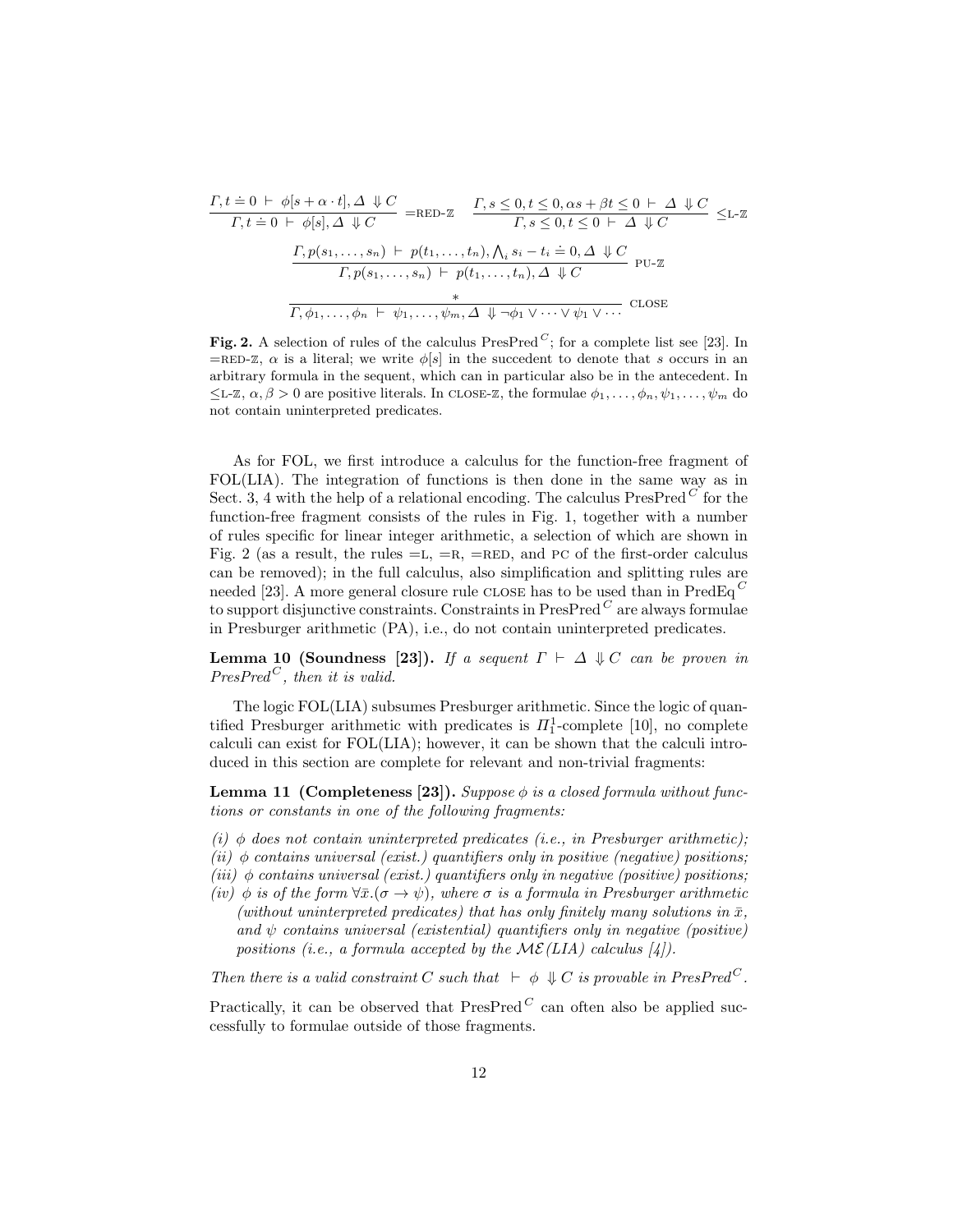### 5.1 Hyper-Resolution and E-Matching for FOL(LIA)

The unit hyper-resolution rule ∀l-m (and similarly the rule ∃r-m) defined in Sect. 3 can be integrated in the calculus  $PresPred^C$  in the same way as in the earlier first-order calculi, in order to instantiate formulae  $\forall \bar{x}$ .  $(\bigvee_{i=1}^{n} \neg p_i(\bar{t}_i) \vee \phi)$ by matching. In this context, the simplification function simp can be (but does not have to be) replaced with a function tailored to integer arithmetic, i.e., a function that is able to solve the system  $\bigvee_{i=1}^n \bar{s}_i \neq \bar{t}_i$  modulo integer arithmetic.

The calculus PresPredHR<sup>C</sup> is derived from PresPred<sup>C</sup> by adding the rules ∀l-m and ∃r-m, and by imposing the side condition that the rule ∀l is no longer applied to formulae of the shape  $\forall \bar{x}$ .  $(\bigvee_{i=1}^{n} \neg p_i(\bar{t}_i) \vee \phi)$ ; similarly for the rule  $\exists R$ . As before, the soundness of the rules ∀l-m and ∃r-m is immediate. We can also observe that  $PresPredHR^C$  is relatively complete, in the sense that formulae that are provable in PresPred  $C$  can also be proven using PresPredHR  $C$ :

**Lemma 12.** Suppose  $\Gamma \vdash \Delta \Downarrow C$  is provable in PresPred<sup>C</sup>, where C is valid. Then there is a valid constraint C' so that PresPredHR<sup>C</sup> can prove  $\Gamma \vdash \Delta \Downarrow C'$ .

Encoding of functions. The relational encoding of functions from Sect. 4 can be used to obtain a calculus for the full logic FOL(LIA) with functions. Although there are no complete calculi for the full logic, we can observe that  $PresPred^C$ (and therefore, by Lem. 12, PresPredHR<sup>C</sup>) can handle at least all formulae that can be proven by considering a finite set of ground instances:

**Lemma 13.** Suppose  $\exists \bar{x}.\phi$  is a closed formula in FOL(LIA), with functions taken from a finite set F, such that  $\phi$  is quantifier-free. If there is a valid disjunction  $\bigvee_{i=1}^{n} [\bar{x}/\bar{t}_{i}] \phi$  of ground instances of  $\exists \bar{x}.\phi$ , then there is a valid constraint C such that  $\{Fun_f, Tot_f\}_{f \in F} \vdash (\exists \bar{x}.\phi)_{Rel} \Downarrow C$  is provable in  $PresPred^C$ .

The lemma directly generalises to disjunctions of existentially quantified formulae, which in particular entails that  $PresPred^C$  is complete for the class of essentially uninterpreted formulae  $F$  (modulo linear integer arithmetic) with finite ground instantiation F∗ defined in [9], and thus also for the array property fragment  $[6]$  (PresPred<sup>C</sup> cannot easily be turned into a decision procedure, however, since it would be unclear how to ensure termination on invalid problems).

## 6 Experiments and Related Work

We have implemented the described calculus PresPredHR<sup>C</sup> for FOL(LIA) in the theorem prover PRINCESS,<sup>2</sup> and are in the process of adding further optimisations. Princess uses the relational encoding from Sect. 4 to represent functions, and heuristics similar to the ones in Simplify [7] to automatically identify triggers in quantified formulae; redundancy criteria [22] and theory propagation help to reduce the number of instances generated from quantified formulae. Princess is able to handle all of the examples discussed in Sect. 1.1.

 $^2$  http://www.philipp.ruemmer.org/princess.shtml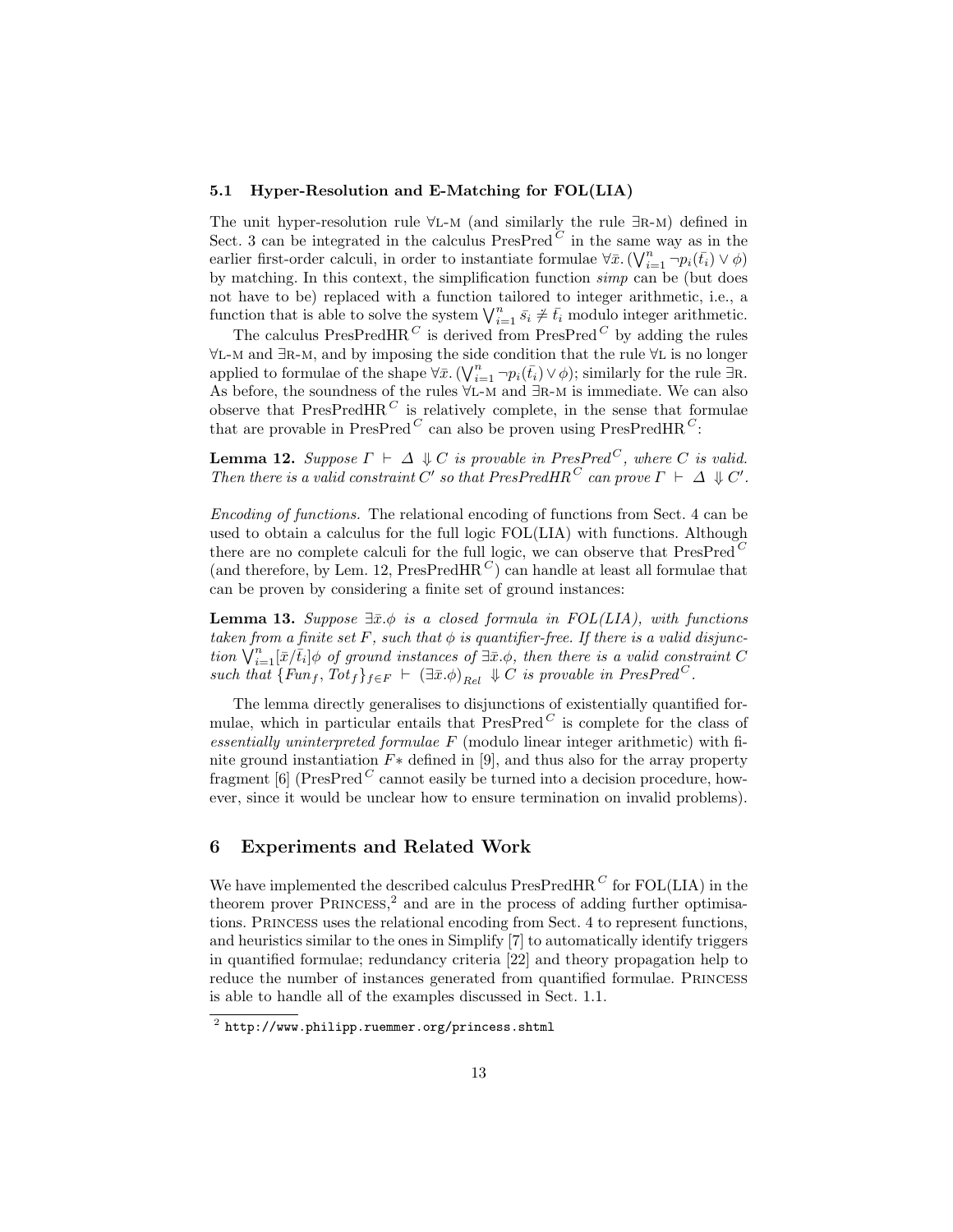|          | $AUFLIA+p(193)$ | $AUFLIA-p$ (193) |
|----------|-----------------|------------------|
| Z3       | 191             | 191              |
| Princess | 145             | 137              |
| CVC3     | 132             | 128              |

Fig. 3. Number of solved benchmarks, out of  $2 \times 193$  unsatisfiable (scrambled) AUFLIA benchmarks selected in the SMT competition 2011. Experiments with Princess were done on an Intel Core i5 2-core machine with 3.2GHz, with a timeout of 1200s, heapspace limited to 4Gb. The benchmarks in AUFLIA+p contain hand-written triggers for most of the quantified formulae, while all triggers have been removed in AUFLIA-p. The corresponding figures for Z3 and CVC3 are the results obtained during the SMT competition 2011 (http://www.smtexec.org/exec/?jobs=856).

To evaluate the overhead of the relational function encoding, we compared the performance of Princess with the SMT solvers CVC3 [3] and Z3 [19], using benchmarks selected in the SMT competition 2011. Since our work concentrates on proof construction, we only considered unsatisfiable benchmarks, removing 13 satisfiable AUFLIA problems in each category. The results show that Princess, while currently not being able to compete with the fastest SMT solver  $Z3$ , performs better than the (state-of-the-art) e-matching-based CVC3. This is promising, since Princess does not (yet) use SMT techniques like lemma learning, which are important for large or propositionally complex problems. PRINCESS can solve most benchmarks using e-matching alone, but uses free variables in 17 of the (solved) benchmarks, typically in smaller (but harder) instances.

Related Work E-matching is today used in most SMT solvers, based on techniques that go back to the Simplify prover [7] and The Stanford Pascal Verifier [20]; since then, various refinements of the e-matching approach have been published, for instance [8, 18]. To the best of our knowledge, e-matching has not previously been combined with free variable methods. An instantiation method similar to e-matching, but with much stronger completeness results, has been published in [9] and is used in Z3; a comparison with our method is in Sect. 5.1.

There is a large body of work on integrating theories into resolution and superposition calculi (e.g.,  $[25, 2, 13, 1]$ ), as well as on the integration of resolution into SMT [17]. These approaches completely avoid e-matching, offering stronger completeness guarantees but limiting the possibility of user-provided guidance.

The model evolution calculus has been extended to theories, including integer arithmetic [4, 5]. Our approach resembles model evolution in that it also uses free variables in a tableaux setting, albeit in a more "rigid"/global manner. Further differences are that  $\mathcal{M}\mathcal{E}(LIA)$  works on clauses, only supports a restricted form of existential quantification, and has a more explicit representation of models.

## References

1. Althaus, E., Kruglov, E., Weidenbach, C.: Superposition modulo linear arithmetic sup(la). In: FroCos. LNCS, vol. 5749, pp. 84–99. Springer (2009)